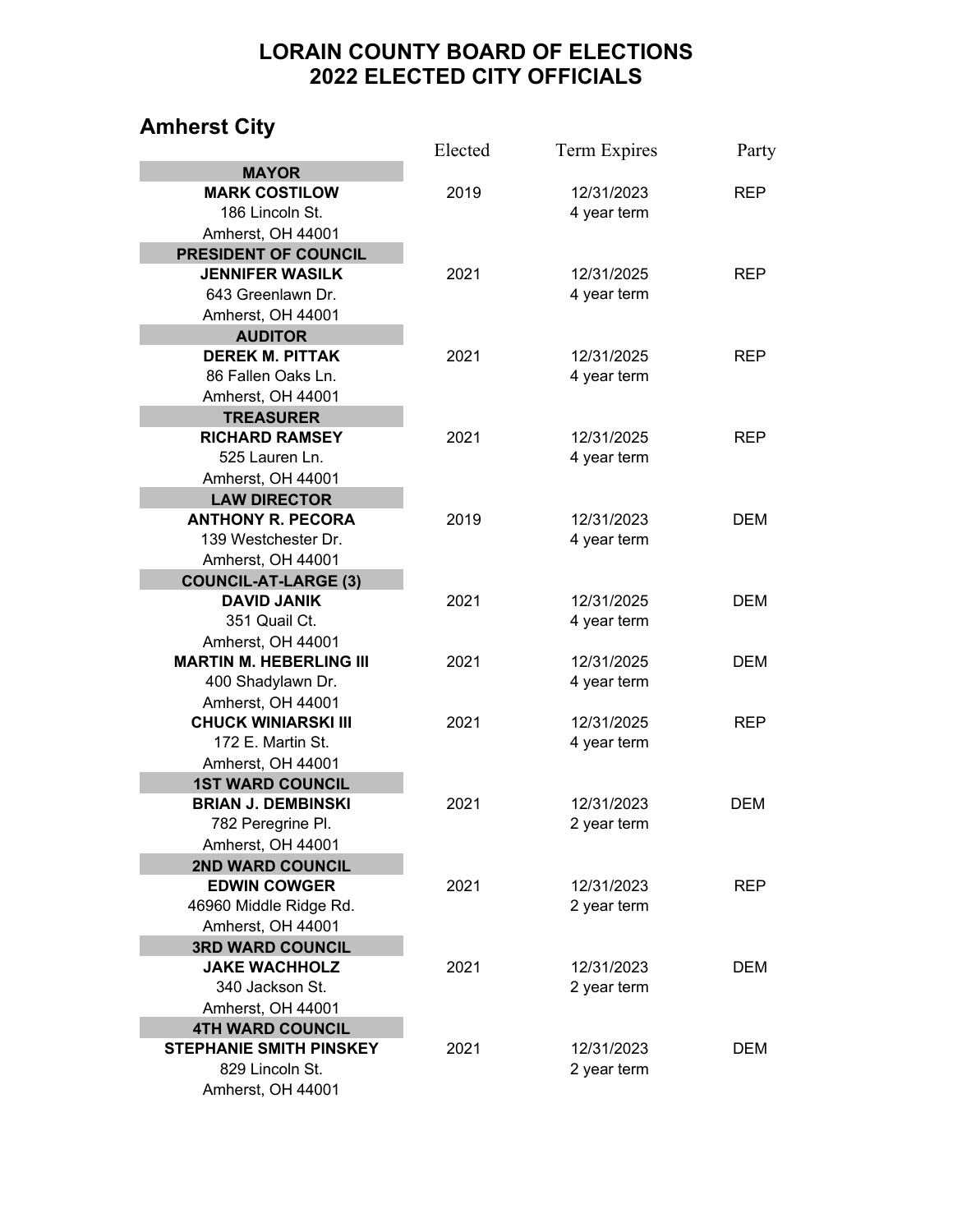#### **Avon City**

|                             | Elected | Term Expires |  |
|-----------------------------|---------|--------------|--|
| <b>MAYOR</b>                |         |              |  |
| <b>BRYAN K. JENSEN</b>      | 2021    | 12/31/2025   |  |
| 2542 N. Long Rd.            |         | 4 year term  |  |
| Avon, OH 44011              |         |              |  |
| <b>COUNCIL-AT-LARGE (3)</b> |         |              |  |
| <b>BRIAN FISCHER</b>        | 2019    | 12/31/2023   |  |
| 1648 Pine Dr.               |         | 4 year term  |  |
| Avon, OH 44011              |         |              |  |
| <b>TAMMY S. HOLTZMEIER</b>  | 2019    | 12/31/2023   |  |
| 36776 Bellcrest Ct.         |         | 4 year term  |  |
| Avon, OH 44011              |         |              |  |
| <b>CRAIG WITHERSPOON</b>    | 2019    | 12/31/2023   |  |
| 2765 Elizabeth Dr.          |         | 4 year term  |  |
| Avon, OH 44011              |         |              |  |
| <b>1ST WARD COUNCIL</b>     |         |              |  |
| <b>JENNIFER DEMALINE</b>    | 2021    | 12/31/2025   |  |
| 39345 Lorreto Ct.           |         | 4 year term  |  |
| Avon, OH 44011              |         |              |  |
| <b>2ND WARD COUNCIL</b>     |         |              |  |
| <b>DENNIS MCBRIDE</b>       | 2021    | 12/31/2025   |  |
| 2161 Lake Pointe Dr.        |         | 4 year term  |  |
| Avon, OH 44011              |         |              |  |
| <b>3RD WARD COUNCIL</b>     |         |              |  |
| <b>TONY MOORE</b>           | 2021    | 12/31/2025   |  |
| 3653 Kensington Dr.         |         | 4 year term  |  |
| Avon, OH 44011              |         |              |  |
| <b>4TH WARD COUNCIL</b>     |         |              |  |
| <b>SCOTT RADCLIFFE</b>      | 2021    | 12/31/2025   |  |
| 34412 Summer Hill Dr.       |         | 4 year term  |  |
| Avon, OH 44011              |         |              |  |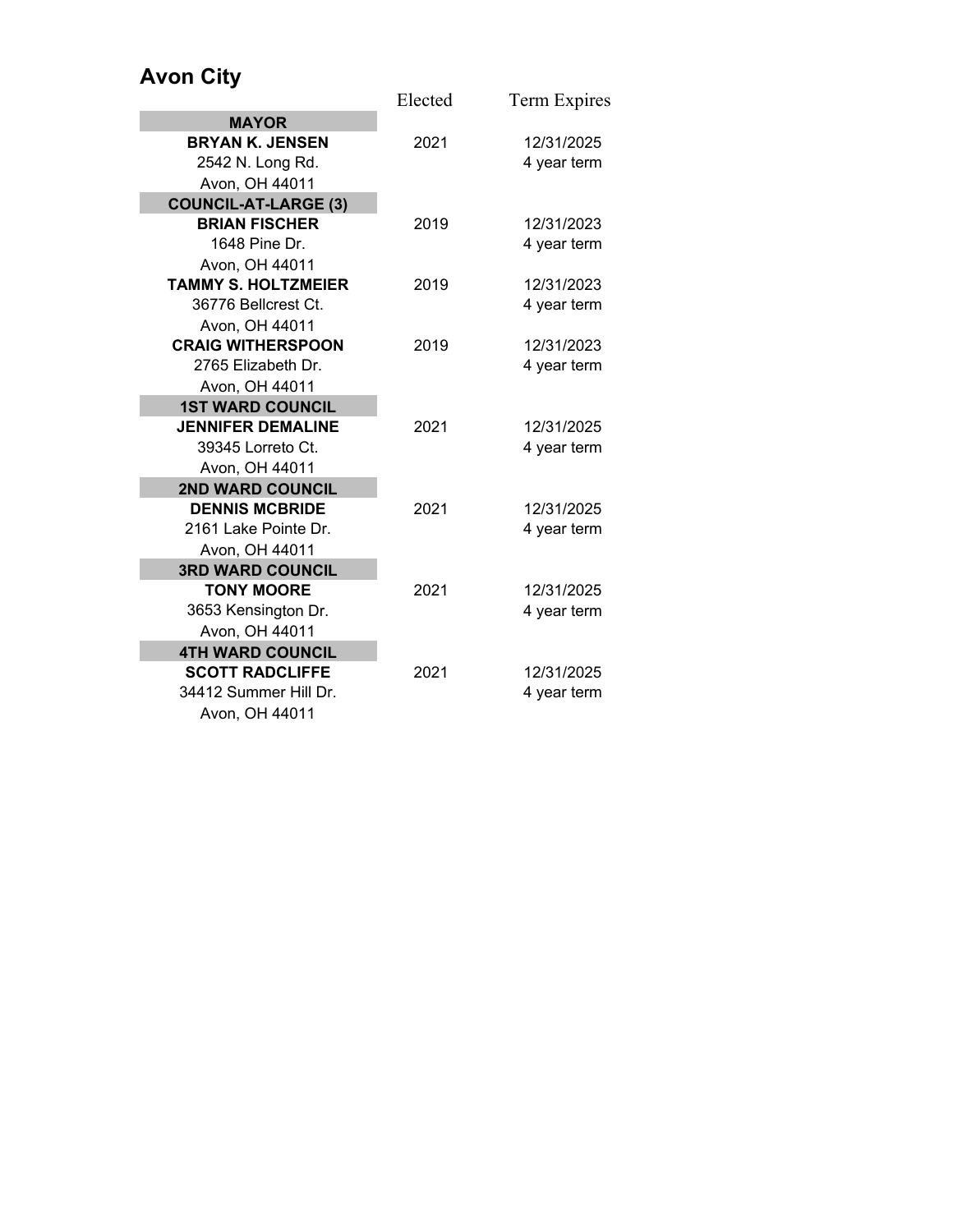#### **Avon Lake City**

| AVON Lake City                |         |              |       |                       |
|-------------------------------|---------|--------------|-------|-----------------------|
|                               | Elected | Term Expires | Party |                       |
| <b>MAYOR</b>                  |         |              |       |                       |
| <b>GREGORY J. ZILKA</b>       | 2019    | 12/31/2023   |       |                       |
| 375 Creekside Dr.             |         | 4 year term  |       |                       |
| Avon Lake, OH 44012           |         |              |       |                       |
| <b>COUNCIL-AT-LARGE (3)</b>   |         |              |       |                       |
| <b>ZACHARY ARNOLD</b>         | 2021    | 12/31/2025   |       |                       |
| 32632 Greenwood Dr.           |         | 4 year term  |       |                       |
| Avon Lake, OH 44012           |         |              |       |                       |
| <b>MARTIN O'DONNELL</b>       | 2021    | 12/31/2025   |       |                       |
| 560 Brennans Ct.              |         | 4 year term  |       |                       |
| Avon Lake, OH 44012           |         |              |       |                       |
| <b>KARL C. ZUBER</b>          | 2021    | 12/31/2025   |       |                       |
| 216 Moore Rd., Apt 3W         |         | 4 year term  |       |                       |
| Avon Lake, OH 44012           |         |              |       |                       |
| <b>1ST WARD COUNCIL</b>       |         |              |       |                       |
| <b>BILLIE JO DAVID</b>        | 2019    | 12/31/2023   |       | Elected 2021          |
| 812 Horseshoe Way             |         | 4 year term  |       | <b>Unexpired Term</b> |
| Avon Lake, OH 44012           |         |              |       |                       |
| <b>2ND WARD COUNCIL</b>       |         |              |       |                       |
| <b>JENNIFER FENDERBOSCH</b>   | 2019    | 12/31/2023   |       |                       |
| 32316 Gable Ln.               |         | 4 year term  |       |                       |
| Avon Lake, OH 44012           |         |              |       |                       |
| <b>3RD WARD COUNCIL</b>       |         |              |       |                       |
| <b>MARK SPAETZEL</b>          | 2019    | 12/31/2023   |       | Elected 2021          |
| 136 Drummond St.              |         | 4 year term  |       | <b>Unexpired Term</b> |
| Avon Lake, OH 44012           |         |              |       |                       |
| <b>4TH WARD COUNCIL</b>       |         |              |       |                       |
| <b>DAVID L. KOS</b>           | 2019    | 12/31/2023   |       |                       |
| 32901 Redwood Blvd.           |         | 4 year term  |       |                       |
| Avon Lake, OH 44012           |         |              |       |                       |
| <b>BOARD OF MUNI UTILITES</b> |         |              |       |                       |
| JOHN G. DZWONCZYK             | 2019    | 12/31/2023   |       |                       |
| 31765 Leeward Ct.             |         | 4 year term  |       |                       |
| Avon Lake, OH 44012           |         |              |       |                       |
| <b>DAVID RICKEY</b>           | 2019    | 12/31/2023   |       | Appointed 1/4/2022    |
| 32329 Orchard Park Dr.        |         | 4 year term  |       | Serves out Term       |
| Avon Lake, OH 44012           |         |              |       |                       |
| <b>DANA SCHNABEL</b>          | 2019    | 12/31/2023   |       |                       |
| 523 Legends Row               |         | 4 year term  |       |                       |
| Avon Lake, OH 44012           |         |              |       |                       |
| <b>ANTHONY L. ABRAM</b>       | 2021    | 12/31/2025   |       |                       |
| 713 Avon Belden Rd.           |         | 4 year term  |       |                       |
| Avon Lake, OH 44012           |         |              |       |                       |
| <b>TIMOTHY M. RUSH</b>        | 2021    | 12/31/2025   |       |                       |
| 554 Treeside Ln.              |         | 4 year term  |       |                       |
| Avon Lake, OH 44012           |         |              |       |                       |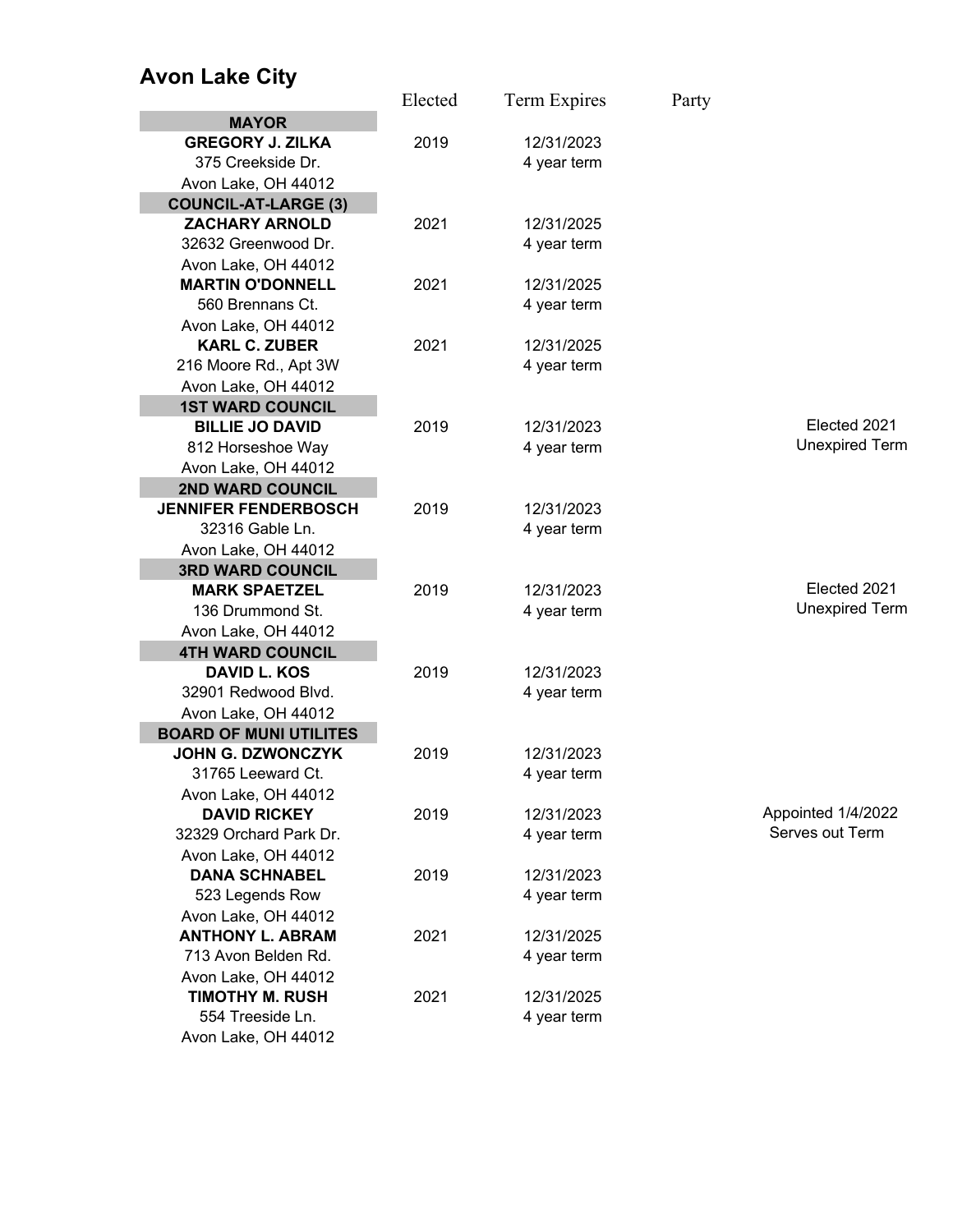## **Elyria City**

|                                                      | Elected | Term Expires | Party      |
|------------------------------------------------------|---------|--------------|------------|
| <b>MAYOR</b>                                         |         |              |            |
| <b>FRANK WHITFIELD</b>                               | 2019    | 12/31/2023   |            |
| 337 Hamilton Cir.                                    |         | 4 year term  |            |
| Elyria, OH 44035                                     |         |              |            |
| <b>FINANCE DIRECTOR</b>                              |         |              |            |
| <b>TED PILESKI</b>                                   | 2019    | 12/31/2023   | <b>DEM</b> |
| 346 Colgate Ave.                                     |         | 4 year term  |            |
| Elyria, OH 44035                                     |         |              |            |
| <b>LAW DIRECTOR</b>                                  |         |              |            |
| <b>AMANDA R. DEERY</b>                               | 2019    | 12/31/2023   | <b>DEM</b> |
| 380 Windward Dr.                                     |         | 4 year term  |            |
| Elyria, OH 44035                                     |         |              |            |
| <b>COUNCIL-AT-LARGE (4)</b>                          |         |              |            |
| <b>CHAD SCHNEIDER</b>                                | 2021    | 12/31/2023   | <b>DEM</b> |
| 234 Crestview Dr.                                    |         | 2 year term  |            |
| Elyria, OH 44035                                     |         |              |            |
| <b>THOMAS G. CALLAHAN</b>                            | 2021    | 12/31/2023   | <b>DEM</b> |
| 570 Stafford Dr.                                     |         | 2 year term  |            |
| Elyria, OH 44035                                     |         |              |            |
| <b>VICTOR F. STEWART, III</b>                        | 2021    | 12/31/2023   | <b>DEM</b> |
| 186 Burns Rd.                                        |         | 2 year term  |            |
| Elyria, OH 44035                                     |         |              |            |
| PHIL TOLLETT                                         | 2021    | 12/31/2023   | <b>DEM</b> |
| 121 Overbrook Rd.                                    |         | 2 year term  |            |
| Elyria, OH 44035                                     |         |              |            |
| <b>1ST WARD COUNCIL</b>                              |         |              |            |
| <b>ANDREW C. G. LIPIAN</b>                           | 2021    | 12/31/2023   |            |
| 614 Garford Ave.                                     |         | 2 year term  |            |
| Elyria, OH 44035                                     |         |              |            |
| 2ND WARD COUNCIL                                     |         |              |            |
| <b>BRENDA KAY DAVIS</b><br>684 Bell Ave.             | 2021    | 12/31/2023   | <b>DEM</b> |
|                                                      |         | 2 year term  |            |
| Elyria, OH 44035                                     |         |              |            |
| <b>3RD WARD COUNCIL</b><br><b>MAURICE CORBIN III</b> | 2021    | 12/31/2023   | <b>REP</b> |
| 443 Augusta Dr.                                      |         | 2 year term  |            |
| Elyria, OH 44035                                     |         |              |            |
| <b>4TH WARD COUNCIL</b>                              |         |              |            |
| <b>KENNY OSWALD</b>                                  | 2021    | 12/31/2023   | <b>DEM</b> |
| 237 Pepperdine Dr.                                   |         | 2 year term  |            |
| Elyria, OH 44035                                     |         |              |            |
| <b>5TH WARD COUNCIL</b>                              |         |              |            |
| <b>DIANE SIMMONS</b>                                 | 2021    | 12/31/2023   | <b>DEM</b> |
| 1910 Middle Ave.                                     |         | 2 year term  |            |
| Elyria, OH 44035                                     |         |              |            |
| <b>6TH WARD COUNCIL</b>                              |         |              |            |
| <b>DONNA M. MITCHELL</b>                             | 2021    | 12/31/2023   | <b>DEM</b> |
| 196 Egret Dr                                         |         |              |            |
| Elyria, OH 44035                                     |         | 2 year term  |            |
| <b>7TH WARD COUNCIL</b>                              |         |              |            |
| <b>JACK W. CERRA</b>                                 | 2021    | 12/31/2023   | DEM        |
| 184 Longfellow St.                                   |         | 2 year term  |            |
| Elyria, OH 44035                                     |         |              |            |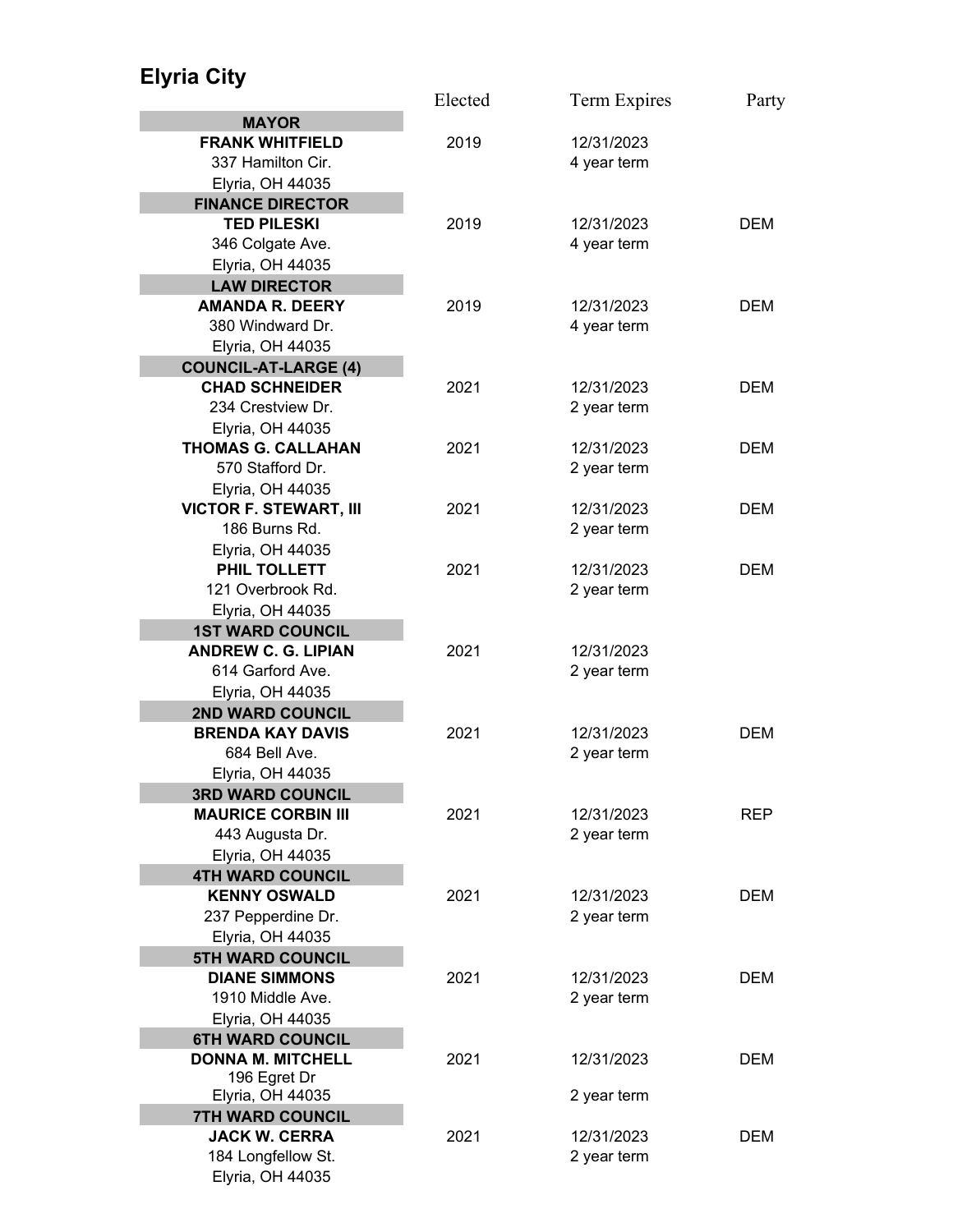## **Lorain City**

|                                                 | Elected | Term Expires | Party      |
|-------------------------------------------------|---------|--------------|------------|
| <b>MAYOR</b>                                    |         |              |            |
| <b>JACK W. BRADLEY</b>                          | 2019    | 12/31/2023   | DEM        |
| 1358 2 <sup>ND</sup> ST.                        |         | 4 year term  |            |
| Lorain, OH 44052                                |         |              |            |
| PRESIDENT OF COUNCIL                            |         |              |            |
| <b>JOEL P. ARREDONDO</b>                        | 2021    | 12/31/2023   | <b>DEM</b> |
| 607 Allison Ave.                                |         | 2 year term  |            |
| Lorain, OH 44052                                |         |              |            |
| <b>AUDITOR</b>                                  |         |              |            |
| <b>KAREN A. SHAWVER</b>                         | 2019    | 12/31/2023   | <b>DEM</b> |
| 5812 Plymouth Dr.                               |         | 4 year term  |            |
| Lorain, Ohio 44053                              |         |              |            |
| <b>TREASURER</b><br><b>TERRI SOTO</b>           | 2021    | 12/31/2025   | <b>DEM</b> |
| 1026 Lakeview Dr.                               |         | 4 year term  |            |
|                                                 |         |              |            |
| Lorain, OH 44052                                |         |              |            |
| <b>LAW DIRECTOR</b><br><b>PATRICK D. RILEY</b>  | 2019    | 12/31/2023   | <b>DEM</b> |
| 4860 Pheasant Dr.                               |         | 4 year term  |            |
|                                                 |         |              |            |
| Lorain, OH 44053<br><b>COUNCIL-AT-LARGE (3)</b> |         |              |            |
| <b>TONY DIMACCHIA</b>                           | 2021    | 12/31/2023   | <b>DEM</b> |
| 3920 Cornerstone Way                            |         | 2 year term  |            |
| Lorain, OH 44053                                |         |              |            |
| <b>MITCHELL J. FALLIS</b>                       | 2021    | 12/31/2023   | <b>DEM</b> |
| 1529 W. 30 <sup>th</sup> St.                    |         | 2 year term  |            |
| Lorain, OH 44052                                |         |              |            |
| <b>MARY SPRINGOWSKI</b>                         | 2021    | 12/31/2023   | <b>DEM</b> |
| 2122 Skyline Dr.                                |         | 2 year term  |            |
| Lorain, OH 44053                                |         |              |            |
| <b>1ST WARD COUNCIL</b>                         |         |              |            |
| <b>BETH HENLEY</b>                              | 2021    | 12/31/2023   | DEM        |
| 2923 Cleveland Blvd.                            |         | 2 year term  |            |
| Lorain, OH 44052                                |         |              |            |
| <b>2ND WARD COUNCIL</b>                         |         |              |            |
| <b>VICTORIA KEMPTON</b>                         | 2021    | 12/31/2023   | DEM        |
| 1746 Oakdale Ave.                               |         | 2 year term  |            |
| Lorain, OH 44052                                |         |              |            |
| <b>3RD WARD COUNCIL</b>                         |         |              |            |
| <b>PAMELA M. CARTER</b>                         | 2021    | 12/31/2023   | DEM        |
| 1910 Pole Ave.                                  |         | 2 year term  |            |
| Lorain, OH 44052                                |         |              |            |
| <b>4TH WARD COUNCIL</b>                         |         |              |            |
| <b>DAN NUTT</b>                                 | 2021    | 12/31/2023   | DEM        |
| 825 W. North Ridge Rd.                          |         | 2 year term  |            |
| Lorain, OH 44053                                |         |              |            |
| <b>5TH WARD COUNCIL</b>                         |         |              |            |
| <b>JOANNE MOON</b>                              | 2021    | 12/31/2023   | <b>DEM</b> |
| 3543 Toledo Ave.                                |         | 2 year term  |            |
| Lorain, OH 44055                                |         |              |            |
| <b>6TH WARD COUNCIL</b>                         |         |              |            |
| <b>REY CARRION</b>                              | 2021    | 12/31/2023   | DEM        |
| 2138 E 39th St.                                 |         | 2 year term  |            |
| Lorain, OH 44055                                |         |              |            |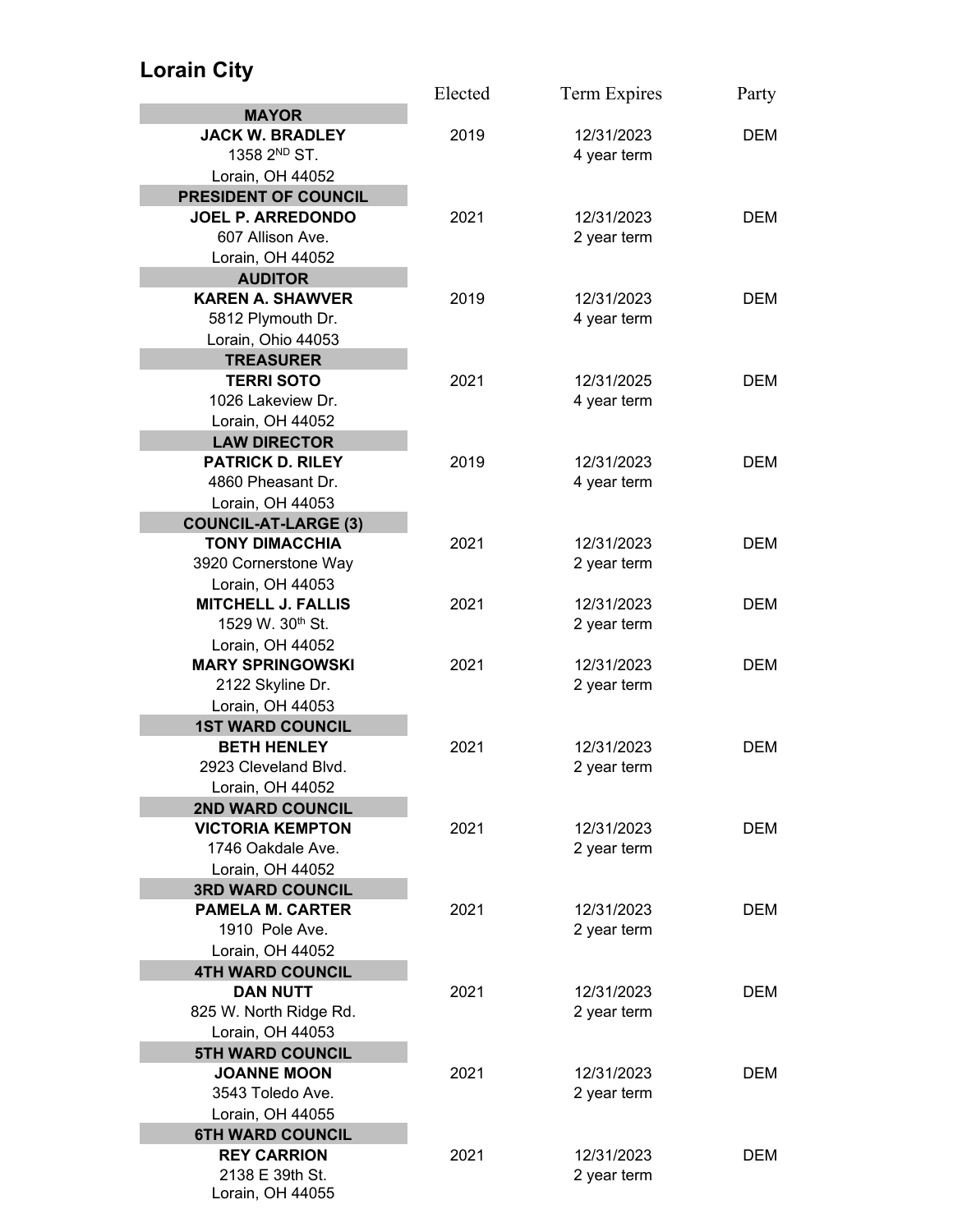| <b>7TH WARD COUNCIL</b>   |      |             |            |
|---------------------------|------|-------------|------------|
| <b>CORY L. SHAWVER</b>    | 2021 | 12/31/2023  | <b>DEM</b> |
| 2117 11 <sup>th</sup> St. |      | 2 year term |            |
| Lorain, OH 44052          |      |             |            |
| <b>8TH WARD COUNCIL</b>   |      |             |            |
| <b>JOSHUA THORNSBERRY</b> | 2021 | 12/31/2023  | DEM        |
| 4504 Crossing Tr.         |      | 2 year term |            |
| Lorain, OH 44053          |      |             |            |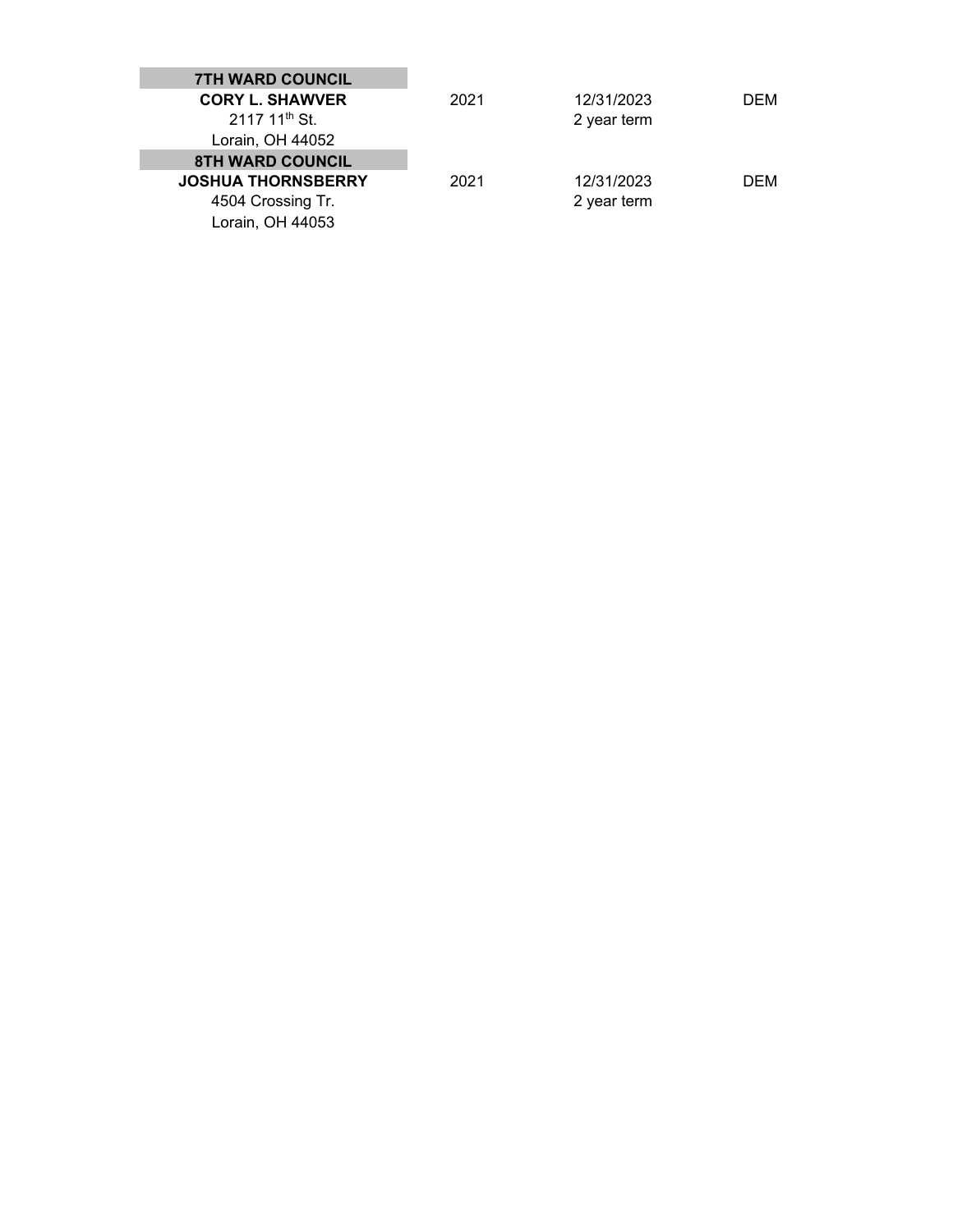## **North Ridgeville City**

|                             | Elected | Term Expires | Party      |
|-----------------------------|---------|--------------|------------|
| <b>MAYOR</b>                |         |              |            |
| <b>KEVIN CORCORAN</b>       | 2019    | 12/31/2023   | <b>REP</b> |
| 32563 Bluffstone Cir.       |         | 4 year term  |            |
| North Ridgeville, OH 44039  |         |              |            |
| <b>COUNCIL-AT-LARGE (3)</b> |         |              |            |
| <b>GEORGIA AWIG</b>         | 2021    | 12/31/2025   | <b>REP</b> |
| 9125 Quail Ct.              |         | 4 year term  |            |
| North Ridgeville, OH 44039  |         |              |            |
| <b>MARTIN E. DEVRIES</b>    | 2021    | 12/31/2025   | <b>REP</b> |
| 6750 Nicoll Dr.             |         | 4 year term  |            |
| North Ridgeville, OH 44039  |         |              |            |
| <b>JASON JACOBS</b>         | 2021    | 12/31/2025   | <b>REP</b> |
| 36121 Atlantic Ave.         |         | 4 year term  |            |
| North Ridgeville, OH 44039  |         |              |            |
| <b>1ST WARD COUNCIL</b>     |         |              |            |
| <b>HOLLY SWENK</b>          | 2019    | 12/31/2023   | <b>REP</b> |
| 36259 Center Ridge Rd.      |         | 4 year term  |            |
| North Ridgeville, OH 44039  |         |              |            |
| <b>2ND WARD COUNCIL</b>     |         |              |            |
| <b>DENNIS J. BOOSE</b>      | 2019    | 12/31/2023   | <b>DEM</b> |
| 6405 Denise Dr.             |         | 4 year term  |            |
| North Ridgeville, OH 44039  |         |              |            |
| <b>3RD WARD COUNCIL</b>     |         |              |            |
| <b>BRUCE ABENS</b>          | 2019    | 12/31/2023   | <b>REP</b> |
| 9373 Kenmore Way            |         | 4 year term  |            |
| North Ridgeville, OH 44039  |         |              |            |
| <b>4TH WARD COUNCIL</b>     |         |              |            |
| <b>CLIFFORD B. WINKEL</b>   | 2019    | 12/31/2023   | <b>REP</b> |
| 5640 Broad Blvd.            |         | 4 year term  |            |
| North Ridgeville, OH 44039  |         |              |            |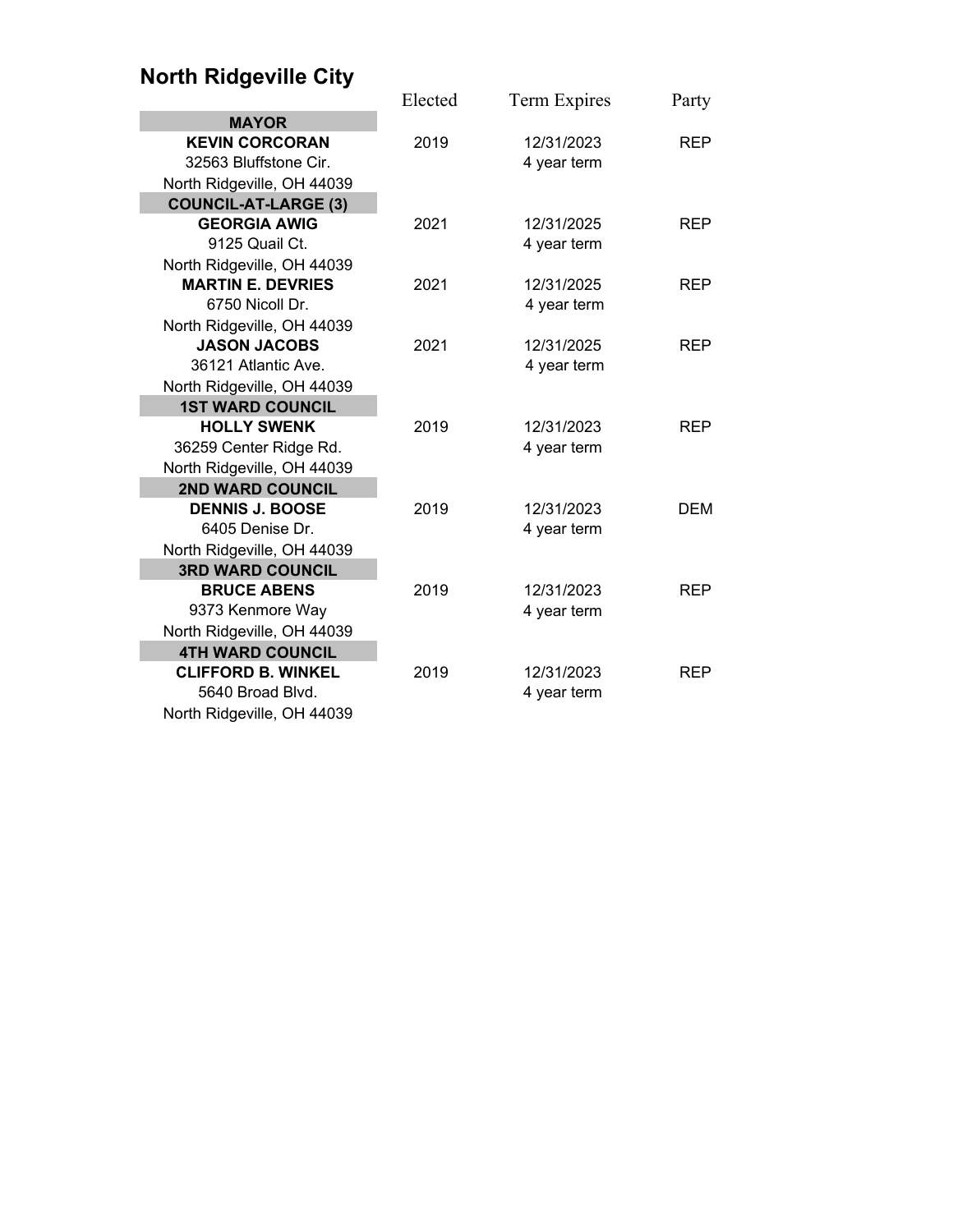# **Oberlin City**

|                             | Elected | Term Expires | Party               |
|-----------------------------|---------|--------------|---------------------|
| <b>COUNCIL-AT-LARGE (7)</b> |         |              |                     |
| <b>MICHAEL J. MCFARLIN</b>  | 2021    | 12/31/2023   | Appointed 5/25/2022 |
| 23 Union St.                |         | 2 year term  | Serves out Term     |
| Oberlin, OH 44074           |         |              |                     |
| <b>BRYAN L. BURGESS</b>     | 2021    | 12/31/2023   |                     |
| 560 E. College St.          |         | 2 year term  |                     |
| Oberlin, OH 44074           |         |              |                     |
| <b>RAY ENGLISH</b>          | 2021    | 12/31/2023   |                     |
| 83 S. Cedar St.             |         | 2 year term  |                     |
| Oberlin, OH 44074           |         |              |                     |
| <b>EBONI A. JOHNSON</b>     | 2021    | 12/31/2023   |                     |
| 41 N. Prospect St.          |         | 2 year term  |                     |
| Oberlin, OH 44074           |         |              |                     |
| <b>ELIZABETH J. MEADOWS</b> | 2021    | 12/31/2023   |                     |
| 343 S. Pleasant St.         |         | 2 year term  |                     |
| Oberlin, OH 44074           |         |              |                     |
| <b>KRISTIN L. PETERSON</b>  | 2021    | 12/31/2023   |                     |
| 65 Glenhurst Dr.            |         | 2 year term  |                     |
| Oberlin, OH 44074           |         |              |                     |
| <b>KELLEY SINGLETON</b>     | 2021    | 12/31/2023   |                     |
| 260 Oak St.                 |         | 2 year term  |                     |
| Oberlin, OH 44074           |         |              |                     |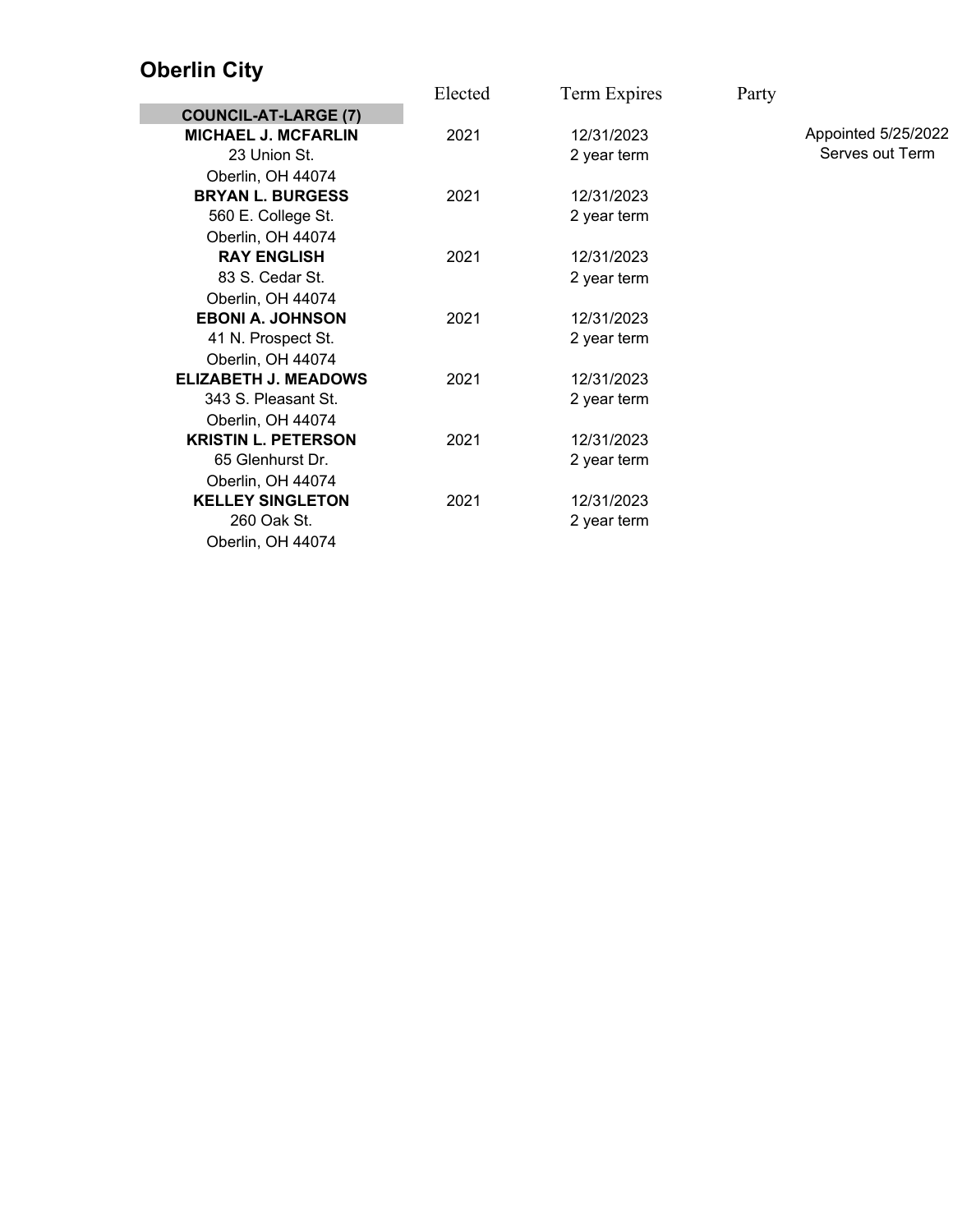#### **Sheffield Lake City**

|                             | Elected | Term Expires |
|-----------------------------|---------|--------------|
| <b>MAYOR</b>                |         |              |
| <b>DENNIS BRING</b>         | 2019    | 12/31/2023   |
| 5389 Lake Rd.               |         | 4 year term  |
| Sheffield Lake, OH 44054    |         |              |
| PRESIDENT OF COUNCIL        |         |              |
| <b>RICHARD A. ROSSO</b>     | 2019    | 12/31/2023   |
| 4054 Lake Rd.               |         | 4 year term  |
| Sheffield Lake, OH 44054    |         |              |
| <b>COUNCIL-AT-LARGE (3)</b> |         |              |
| <b>MARK CIZL</b>            | 2019    | 12/31/2023   |
| 980 Lakewood Beach Dr.      |         | 4 year term  |
| Sheffield Lake, OH 44054    |         |              |
| <b>ROSA GEE</b>             | 2019    | 12/31/2023   |
| 272 Gayle Dr.               |         | 4 year term  |
| Sheffield Lake, OH 44054    |         |              |
| <b>STEVE KOVACH</b>         | 2019    | 12/31/2023   |
| 850 Hollyview Dr.           |         | 4 year term  |
| Sheffield Lake, OH 44054    |         |              |
| <b>1ST WARD COUNCIL</b>     |         |              |
| <b>LEANNA STARK</b>         | 2021    | 12/31/2025   |
| 360 Thelma Dr               |         | 4 year term  |
| Sheffield Lake, OH 44054    |         |              |
| <b>2ND WARD COUNCIL</b>     |         |              |
| <b>ROCKY RADEFF</b>         | 2021    | 12/31/2025   |
| 800 Oakwood Ave.            |         | 4 year term  |
| Sheffield Lake, OH 44054    |         |              |
| <b>3RD WARD COUNCIL</b>     |         |              |
| <b>BILL WTULICH, Jr.</b>    | 2021    | 12/31/2025   |
| 4131 Holl Ave.              |         | 4 year term  |
| Sheffield Lake, OH 44054    |         |              |
| <b>4TH WARD COUNCIL</b>     |         |              |
| <b>MARK J. ERDEI</b>        |         |              |
| 4015 Tennyson Ave.          | 2021    | 12/31/2025   |
| Sheffield Lake, OH 44054    |         | 4 year term  |